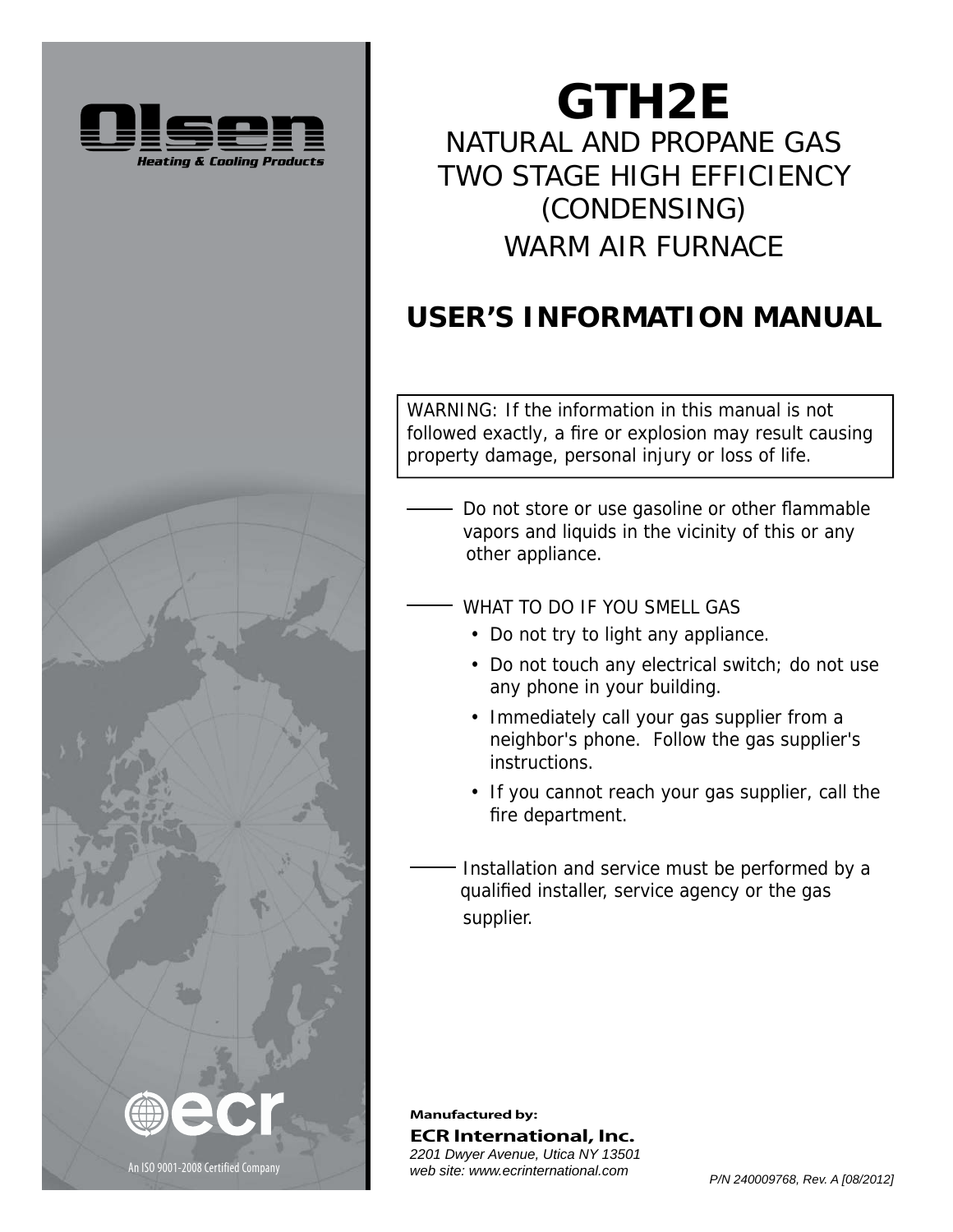### **WARNINGS AND SAFETY SYMBOLS**

## PLEASE READ THIS MANUAL CAREFULLY AND KEEP IN A SAFE PLACE FOR FUTURE REFERENCE BY A SERVICE TECHNICIAN.

## **General**

Installation and service must be performed by a qualified installer, service agency or the gas supplier.

## **WARNING**

Fire, explosion, asphyxiation and electrical shock hazard. Improper maintenance and service could result in death or serious injury. Read this manual and understand all requirements, including use of qualified agency where directed.

#### Become familiar with symbols identifying potential **hazards. azards.**



This is the safety alert symbol. Symbol alerts you to potential personal injury hazards. Obey all safety messages following this symbol to avoid possible injury or death.

# **A** DANGER

Indicates a hazardous situation which, if not avoided, WILL result in death or serious injury

# **WARNING !**

Indicates a hazardous situation which, if not avoided, could result in death or serious injury.

# **A** CAUTION

Indicates a hazardous situation which, if not avoided, could result in minor or moderate injury.

## **NOTICE**

Used to address practices not related to personal injury.

# **ACAUTION**

WHAT TO DO IF YOU SMELL GAS

- Do not try to light any appliance.
- Do not touch any electrical switch; do not use any phone in your building.
- Immediately call your gas supplier from a neighbor's phone. Follow the gas supplier's instructions.
- If you cannot reach your gas supplier, call the fire department.

# **WARNING !**

**If you do not follow these instructions exactly, a fi re or explosion may result causing property damage, personal injury or loss of life.**

- Improper installation, adjustment, alteration, service or maintenance could result in death or serious injury. Refer to this manual for proper instructions.
- Should overheating occur or gas burners fail to shut off, close manual gas valve for the furnace before shutting off electrical power to furnace. Failure to do so can cause an explosion or fire resulting in serious injury or death.
- Before restarting furnace, check all plastic vents and wires for damage
- Before operating smell all around appliance area for gas. Be sure to smell next to floor because some gas is heavier than air and will settle to the floor.
- **Use only your hand to turn the gas shutoff valve**. Never use tools. If valve will not turn by hand, do not try to repair it, call a qualified service technician. Force or attempted repair may result in fire or explosion.
- Do not store or use gasoline or other flammable vapors and liquids, or other combustible materials in the vicinity of this or any other appliance.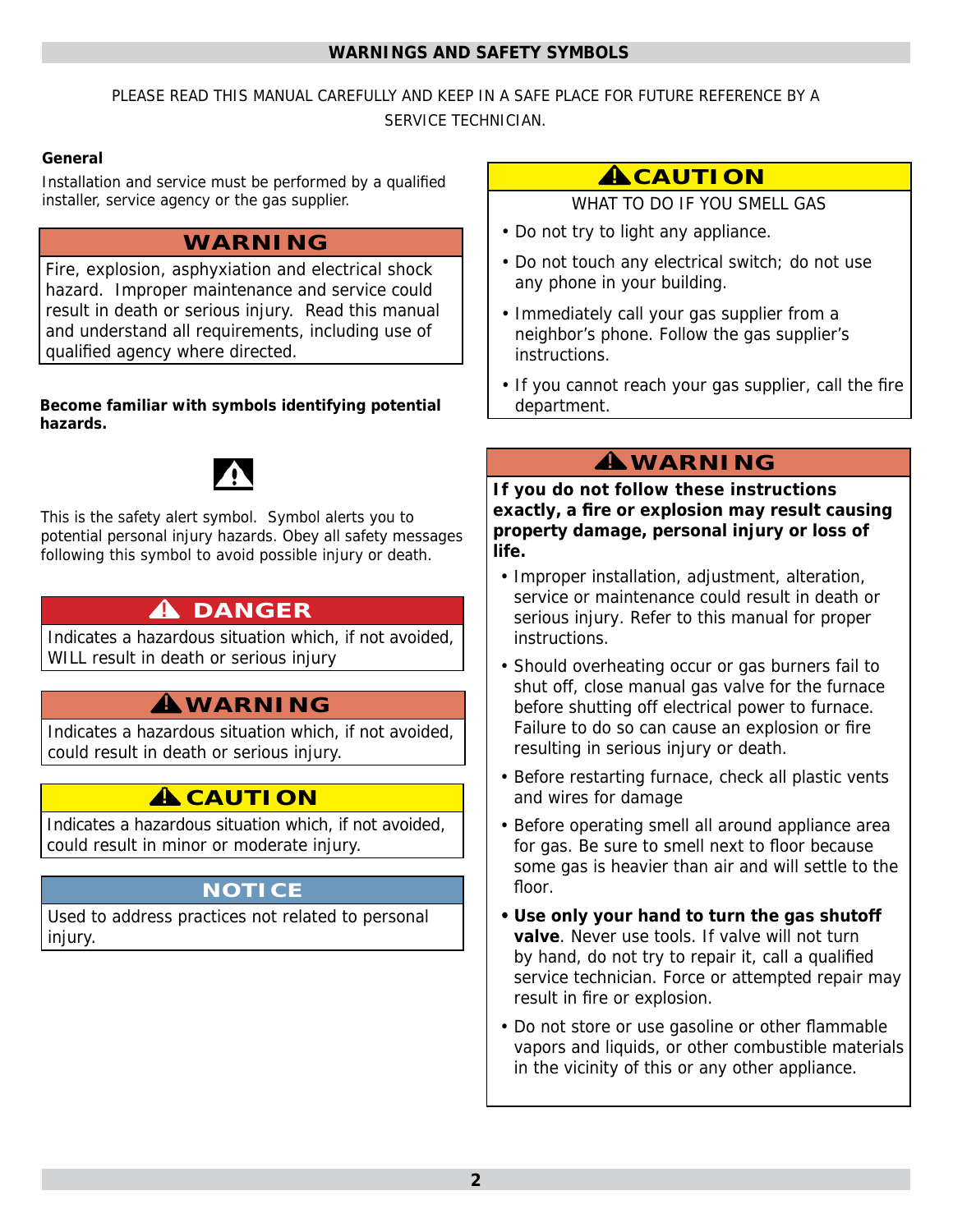## **General Safety Issues**

- Most natural gas systems and all LP gas systems have a service regulator located near the point where gas piping enters the building.
- Propane tank normally have additional first stage regulator located at tank outlet valve. These regulators located outdoors will have a vent. See Figure 1.

## **WARNING !**

Explosion, and fire hazard. Obstruction of the air vent on an LP (propane) cylinder or tank regulator could cause explosion or fire resulting in death or serious injury.

- Your gas supplier should periodically inspect and clean the air vent screen to prevent any obstruction.
- Keep protective regulator cover in place, as exposure to the elements can cause ice buildup and regulator failure.
- Do not store combustible materials against or around the furnace. Keep furnace area clear and free from all combustible materials. This applies to gasoline and other flammable vapors and liquids.
- Do not block or obstruct air openings on the furnace, or air openings supplying combustion or ventilation air to the area where the furnace is installed. There are many areas from which your furnace could be receiving combustion and ventilation air including from within the heated area (inside air), from outdoors, from an attic or crawl space.
- If renovations are done, verify the air supply openings are not inadvertently covered over with insulation, vapor barrier, or similar construction material.
- All doors and panels must be in place during normal furnace operation. Attempting to operate the furnace with missing doors or panels could lead to the creation of carbon monoxide gas.
- If the furnace is installed in a confined space or if you intend to build a furnace room where insulation is present, be aware that some insulating materials are combustible. Do not allow building insulating materials to come into contact with the furnace.
- Familiarize yourself with the location of the furnace gas manual shut-off valve and any electrical switches, fuse or circuit breaker associated with the furnace.
- If the furnace has been subjected to flood conditions, i.e., if any part of the furnace has been under water, call a qualified installer, service agency or gas supplier for a complete inspection. Electronic controls and gas train components may become unstable and unreliable. The furnace must not be used until the furnace has been checked, and any affected parts have been replaced.

## **Figure 1 - Gas Regulator Vent**





It is important for these vents to remain clear.

Do not allow moisture, which could freeze, to build up in the vent.

If you see moisture building up in the regulator vent, contact your gas supplier.

- Familiarize yourself with the location of your furnace filter or filters. A blocked air filter will reduce efficiency, increase fuel consumption, raise the furnace operating temperature, and shorten the life of furnace components.
- Do not cover return air grills and supply air registers with drapes, curtains, throw rugs, etc.
- Avoid shutting off supply air registers. The furnace requires a quantity of air passing over the heat exchanger to operate within design temperatures. Reducing the number of supply air registers available for air delivery may have the consequence of raising the furnace operating temperature, reducing furnace efficiency, and shortening the life of the furnace components.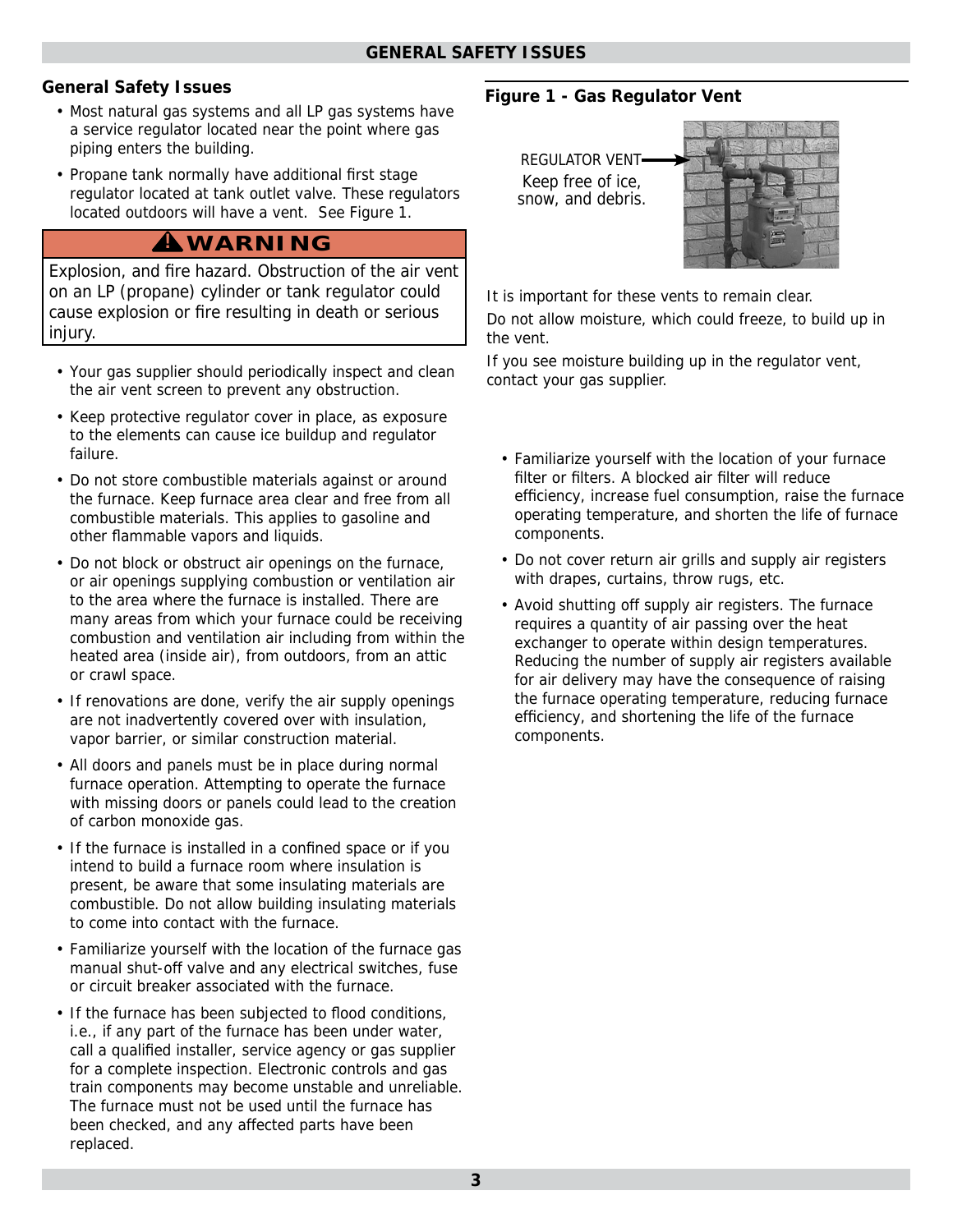#### **FURNACE OPERATION INFORMATION**

During heating season, furnace operation is fully automatic.

## **To Start The Furnace:**

- **1.** Read these instructions and safety notices thoroughly.
- **2.** Set thermostat to lowest setting.
- **3.** Verify all supply air registers and return air grilles are open.

**Figure 2 - White Rodgers 36G54 Gas Valve**



- **4.** Turn off electric power to the furnace.
- **5.** Remove burner access door.
- **6.** Verify the appliance manual shut-off valve is in "ON" position. Valve handle is normally in-line with gas pipe and valve body when it is in "ON" position; perpendicular to the gas piping and valve body when it is in "OFF" position.
- **7.** Turn manual gas control switch to "OFF" position. See Figure 2.
- **8.** Wait 5 minutes to clear out any gas. If, after this time you smell gas, STOP. Turn appliance manual shut-off valve to "OFF" position. If burning propane or other LP gas, smell for gas near the floor since propane and butane are both heavier than air. If after this time you do not smell gas, continue to next step.
- **9.** Turn manual gas control switch to "ON" position.
- **10.** Replace burner access door, verify it is properly in place.
- **11.** Restore electric power to furnace.
- **12.** Adjust thermostat to desired setting. If thermostat also controls air conditioning system, verify the thermostat system switch is in "HEAT" or "AUTO" mode.

If this is the first time the furnace has undergone a trial ignition since installation, or if there has been work done on the gas lines, furnace might not light because of air trapped in gas supply line.

Turn thermostat down to its lowest setting, wait 5 minutes, adjust thermostat to desired setting.

If the problem persists, proceed to "Furnace Shut-Down Procedure" and call your Installer, service agency or gas supplier.

## **Furnace Shut-Down Procedure:**

- **1.** Set thermostat to its lowest setting.
- **2.** Shut off electric power to furnace.
- **3.** Turn appliance manual shut-off valve to "OFF" position.
- **4.** Remove burner access door, turn manual gas control switch to "OFF" position, re-install burner access door.

If you intend to be away from home for lengthy periods of time during non-heating season, it is advisable to follow furnace shut down procedure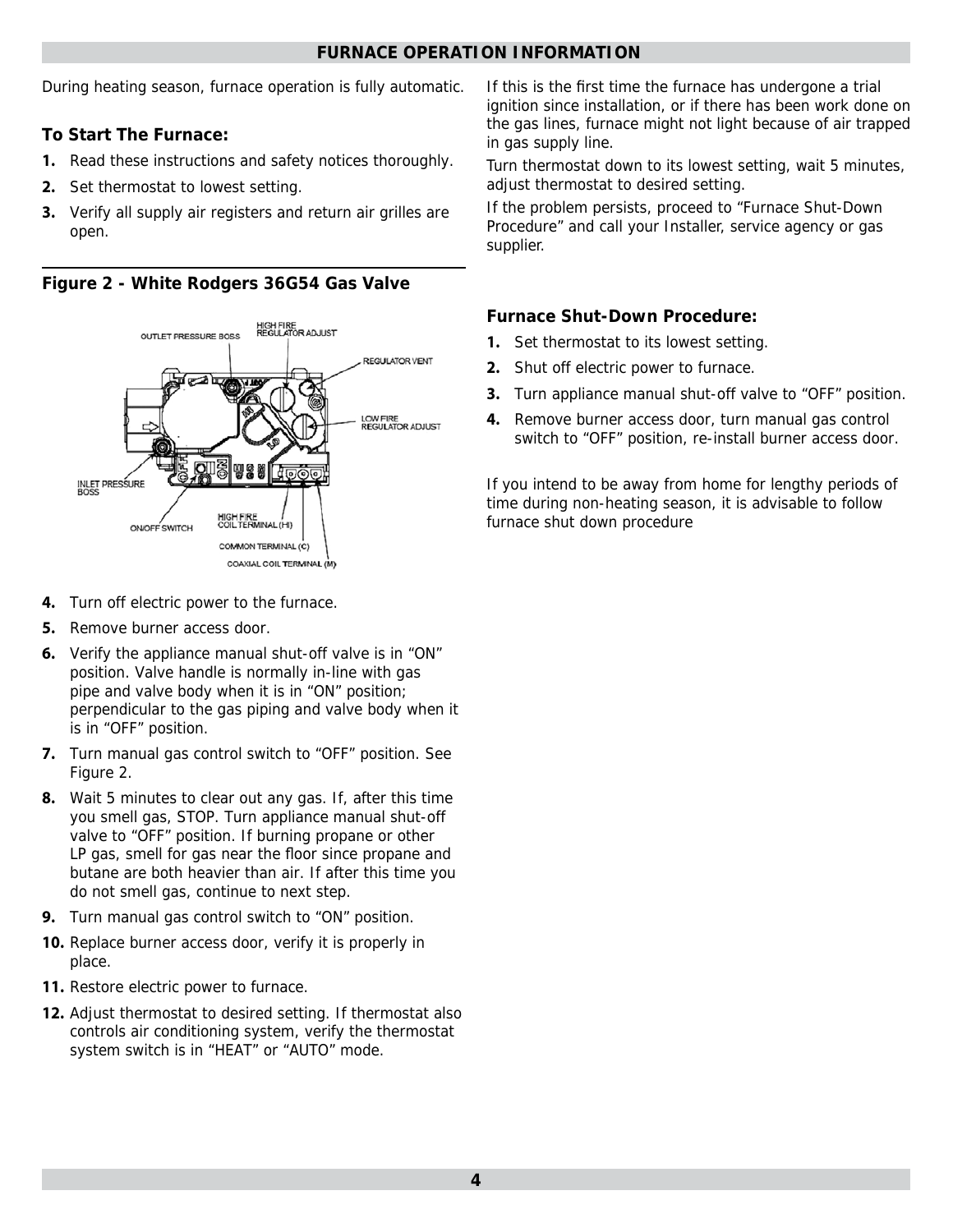## **Air Filter**

- Do not operate your furnace or air conditioner for extended periods of time without an air filter.
- Portion of the dust entrained in the air may temporarily lodge in air duct runs and supply registers. Any recirculated dust particles will be heated and charred by coming into contact with heat exchanger. This residue will soil ceilings, walls, drapes, carpets, furniture, and other household articles.

# **WARNING !**

Electrical shock hazard. Turn OFF electrical power supply at service panel before attempting maintenance. Failure to do so could result in death or serious injury.

- Follow air filter manufacturer's instructions for removing and cleaning the filter.
- Allow the filter to dry thoroughly before reinstallation. Never operate the blower fan with a wet filter.
- Consult your installation contractor or service technician if you have any questions on filters.
- If cleaning the filter, verify filter is re-installed with airflow direction identical to its previous use. Reversing the filter will cause dust trapped within filter to break free and recirculate within the duct system.

## **Lubrication**

Circulating air blower, and induced blower assembly motors have sealed bearings. Bearings contain permanent special purpose lubricants. Attempting to force common oil into circulating and induced blower motor bearings will deteriorate the original lubricant and shorten bearing life.

## **Routine Examination**

- Recommend your furnace and vents be checked by qualified service technician once a year.
- Do not allow snow, ice or debris to accumulate around outdoor furnace exhaust and combustion air intake terminals. Blockage of exhaust or combustion intake terminals can result in inadequate performance or nuisance shut-downs. Homeowner should inspect the vent terminal and air intake regularly to ensure they are free and clear of snow.
- Maintain at least one foot of clearance between snow build-up and vent/combustion air intake openings at all times. Clear away excess snow to maintain this clearance.

## **Figure 3 - Vent Terminal Clearance**



It is good practice to give a quick inspection of your furnace each time you inspect or clean the air filter.

- Check furnace for obvious signs of deterioration.
- Check venting and combustion air piping to ensure it is still fastened to the furnace. It should not sag, and should have a ¼" to the foot slope upwards to the outside wall or termination.
- There should be no water marks on floor under venting. Water marks may indicate leaking pipe joint.
- All ductwork should be secured to furnace, and all ductwork should be solidly supported throughout heating system.
- Water should flow easily through condensate drain line. Excess debris in drain line may indicate a problem which should be referred to your service contractor.
- Gas burner should be observed during heating season to verify flames are clean and blue. A bit of orange color in flame is not likely to be a problem and is probably dust particles burning. If you observe lazy yellow flames, call your heating or service contractor immediately. Yellow flames may lead to soot-ups.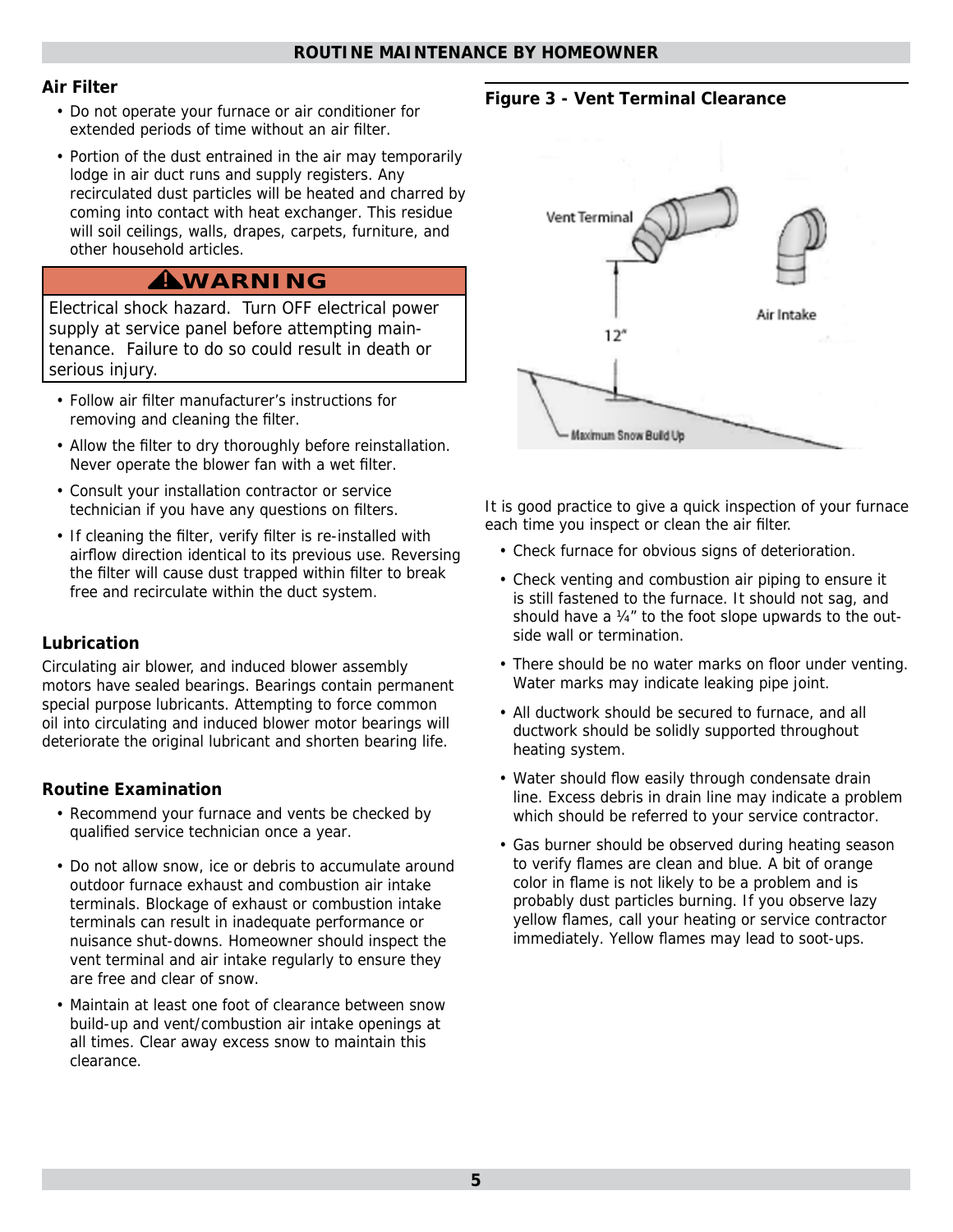## **ROUTINE MAINTENANCE BY HOMEOWNER**

Your furnace should be cleaned and inspected annually by trained and qualified service technician. Your service technician has the knowledge and test equipment to determine the condition of your furnace

## **Furnace Appearance**

- Furnace exterior finish is a durable automotive like coating. It may be washed with mild soap if necessary.
- Galvanized metal surfaces require no maintenance.
- Keep dust buildup on warm surfaces to a minimum, since dust can be combustible.
- Dust build-up in circulating fan can impair blower performance.
- Recovery coil is located immediately above blower assembly. It may become coated with dust.

To clean recovery coil:

- **1.** Disconnect electrical power to furnace.
- **2.** Remove blower access door
- **3.** Remove screws fastening blower assembly to blower division panel.

## **NOTICE**

Label all wires prior to disconnection when servicing controls. Wiring errors can cause improper and dangerous operation. Verify operation after servicing.

- **4.** Unplug harness from blower division, junction box and remove thermostat wires.
- **5.** Pull blower assembly out.
- **6.** Once blower assembly has been removed, coils may be vacuumed with soft brush attachment. See Figure 4.

## **Figure 4 - Recovery Coil Access**



- **7.** Match up the blower rails with hangers on underside of blower division panel, slide blower assembly back into position.
- **8.** Be careful not to bend the fins when cleaning. You may wish to leave this maintenance procedure to your service technician.
- **9.** Replace screws fastening blower assembly to blower division panel.
- **10.** Secure harnesses to blower division and junction box. Connect thermostat wiring to control board.
- 11. Replace blower access door.
- **12.** Restore electrical power to furnace.

# **WARNING !**

Fire, explosion hazard. Do not clean burner area while burners are operating. Failure follow these instructions could result in death or serious injury.

## **WARNING !**

Electrical shock hazard. Disconnect electrical supply to furnace before removing burner compartment access door. Failure to follow these instructions could result in death or serious injury.

- Have cleaning of interior of recovery coil done by trained qualified service technician. Evidence cleaning is necessary may include large amounts of dirt or debris building up in condensate drain line.
- Inspect and clean burner area periodically. Take care when cleaning around burner area. Hot surface igniter is fragile and will break easily. Do not touch hot surface igniter or flame rod.
- Furnace gas train is designed to operate as sealed unit. Verify burner compartment access door is properly in place before attempting to restart furnace.

Condensation must be properly disposed into sump or drainage system. Condensate lines must remain clear and free flowing. Do not allow plastic drain lines to become pinched or kinked. Blocked drain line may cause furnace to operate erratically, or not at all.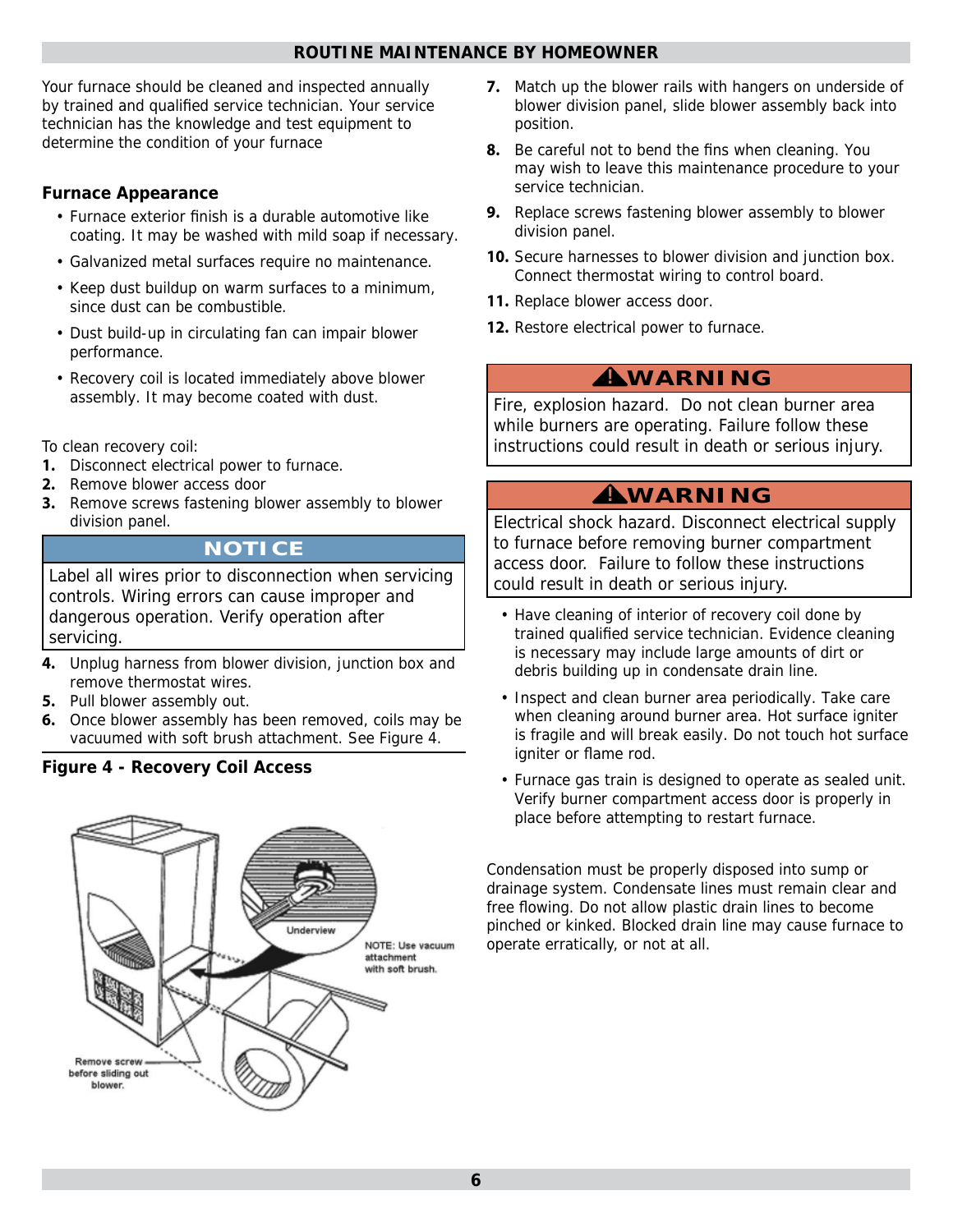## **Sequence of Operation**

- **1.** Room temperature drops causing room thermostat call for first stage heat by connecting "W1" to "R". The control verifies the limit switch is closed and both the low and high pressure switches are open. The control energizes the induce draft motor on high speed and waits for the low pressure switch to close. The inducer remains on high speed and begins a 15 second prepurge period. The high pressure switch is ignored. If the low pressure switch does not close within 60 seconds, the control will fl ash "2" on the Status LED, and de-energize the inducer for 60 minutes.
- **2.** When the 15 second pre-purge time has elapsed, the control energizes the \*HSI output for a 5 second warm-up period (10 seconds on retries). The control energizes the low main gas valve. 4 seconds after the gas is energized, the control de-energized the \*HSI output and leaves the gas energized another 1 second for flame proving. If flame is present at the end of the trial for ignition time, the control leaves the gas valve energized, inducer on high speed, and begins heat blower on delay. The control always ignites on high inducer/low gas and ignores second stage call for heat until low heat is established for 15 seconds. (\*HSI= Hot Surface Ignition)
- **3.** Blower on delay time begins when the gas 5 HOMEOWNER'S REFERENCE valve is energized. The control provides the ECM (Electronically Commutated Motor) low heat speed signal when flame is proven, and starts a 30 second soft start (slowly ramp up) blower delay before full capacity blower level.
- **4.** When there is a demand for 2nd stage heat from Thermostat W2 or automatic staging , the control changes the inducer from low to high speed. When high pressure switch closes, the control changes indoor blower speed from Low heat to High heat and energizes high gas output. If the High pressure switch is open the Green LED will fl ash. If the High pressure switch is closed the Green LED will be on. High gas valve drops out while high pressure switch is open because it is directly in series with the high pressure switch.
- **5.** When the thermostat W2 call ends and W1 remains (two stage thermostat), the control de-energizes the high gas output and immediately changes inducer speed from high to low. With the thermostat heating contacts open (single stage thermostat), the flames extinguish immediately and the induced blower stops after a 5 second post purge time.
- **6.** Blower off delay is handled by the ECM (Electronically Commutated Motor). The control de-energizes the ECM heat signal when the gas valve de-energizes, and starts a programmed soft stop (slowly ramp down) delay period.

### **Variations**

If your system includes air conditioning, your thermostat (installer supplied) will likely have two switches.

- First switch is system switch. Switch settings include HEAT, COOL, and OFF.
- Some thermostats have system switches which include HEAT, COOL, AUTO, and OFF.
- System switch must be in HEAT or AUTO position for furnace to run.

Second switch is fan switch. It usually has settings of ON and AUTO. Fan switch may be in either position when using furnace. If fan switch is set to ON, main blower will run continuously.